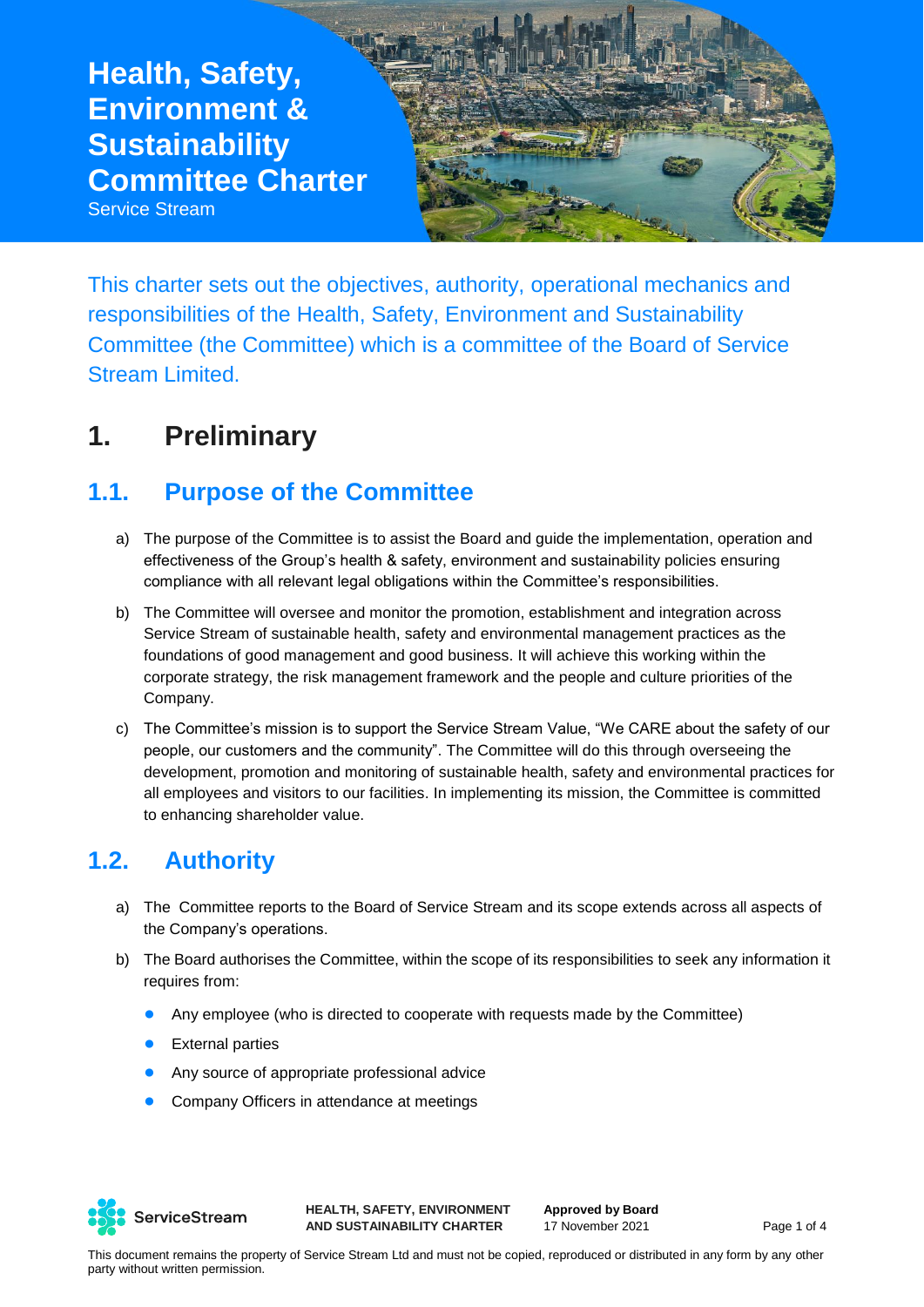# **Health, Safety, Environment & Sustainability Committee Charter**

Service Stream

## **1.3. Membership**

- a) The Committee will consist of at least three members (excluding the secretary), of whom one will be the Managing Director.
- b) The Chairman of the Committee will be appointed by the Non-Executive Directors of the Committee.
- c) The secretary of the Committee will be the Company Secretary, or such other person as nominated by the Non-Executive Directors of the Committee.

#### **1.4. Meetings**

- a) Meetings shall be held not less than four times a year. Special meetings may be convened as required. The Committee will endeavour to hold as many meetings as practical at Service Stream business unit locations.
- b) The Chairman is required to convene a meeting of the Committee if requested to do so by any member of the Committee or the Board.
- c) A quorum for any meeting will be three members with a minimum of two Non-Executive Directors present.
- d) The Committee may invite such other person to its meetings as it deems necessary.
- e) All directors who are not members of the Committee will have the right to attend meetings of the Committee.

## **1.5. Reporting**

- a) The Committee will keep minutes of its meetings. The Secretary will circulate the draft minutes to all members of the Committee for comment before the Chairman signs them. The minutes will be included in the Board papers of the Board meeting following the Committee meeting.
- b) The Committee will regularly update the Board about its activities and make appropriate recommendations to it.

## **2. Roles and Responsibilities**

## **2.1. Committee Responsibilities**

- a) Oversee the application of relevant policies to the operations of the Group, recognising that good business practice is enhanced by appropriate policies for health, safety, environment and sustainability matters.
- b) Encourage the integration of relevant principles across the operations of the Group.



**HEALTH, SAFETY, ENVIRONMENT AND SUSTAINABILITY CHARTER**

**Approved by Board** 17 November 2021 Page 2 of 4

This document remains the property of Service Stream Ltd and must not be copied, reproduced or distributed in any form by any other party without written permission.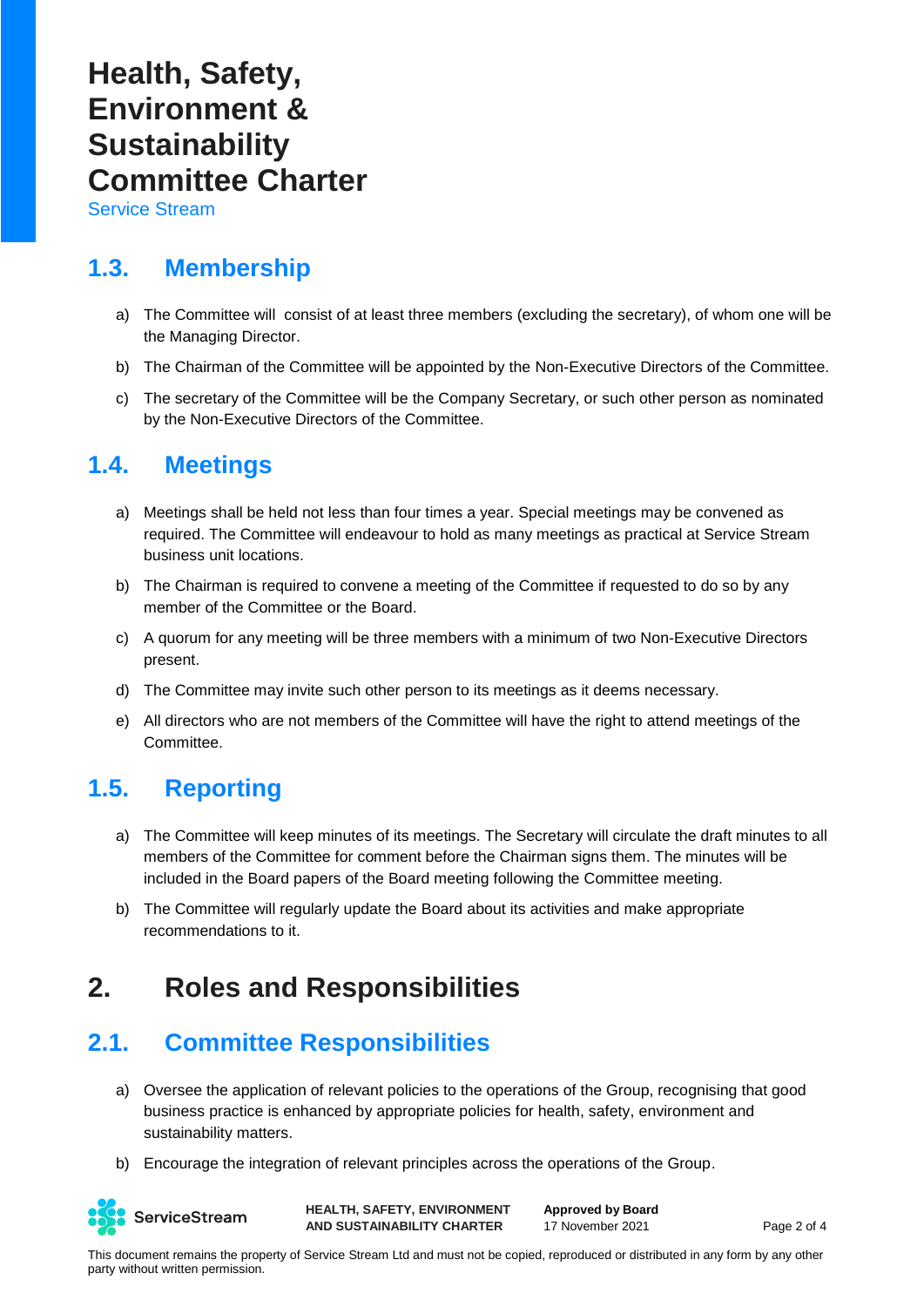# **Health, Safety, Environment & Sustainability Committee Charter**

Service Stream

- c) Review the effectiveness of our practices including setting performance benchmarks, identifying opportunities for enhancement and making recommendations to the Board where appropriate.
- d) Review the results of external and internal audits for all operations and the effectiveness of systems relevant to the Committee's mission and monitor the timely implementation of all recommendations.
- e) Report to each full meeting of the Board about Committee activities, including a review of health, safety, environment, and sustainability reporting to the Committee and external reports and make appropriate recommendations.
- f) In addition to other policy responsibilities documented in the Charter, the Committee is responsible for the maintenance of the policies documented in Appendix 1.

## **2.2. Members' Responsibilities**

- a) Oversee the creation and maintenance of a framework through which the Company applies all health, safety and environmental rules and procedures.
- b) Promote a culture where health, safety, environment, and sustainability issues and objectives are managed proactively.
- c) Making recommendations to the Board and the Business on allocation of funds/resources necessary to implement health, safety, environment and quality activities.

## **2.3. Group Head of Safety Responsibilities**

- a) Promote a culture where health, safety, environment, and sustainability issues and objectives are managed proactively.
- b) Serve as a resource to the Committee on health, safety, environment and sustainability matters and issues.
- c) Review all serious accident investigation reports.
- d) Conduct health and safety inspections and prepare reports.

#### **2.4. Evaluation of the Committee's Performance**

- a) The Committee will review its performance annually in regard to the principles and requirements of this charter.
- b) After completion of the annual review, the Committee's charter will be reviewed, and any required recommendations made to the Board, to reflect any changes to Committee's responsibilities, activities and practice.



**HEALTH, SAFETY, ENVIRONMENT AND SUSTAINABILITY CHARTER**

**Approved by Board** 17 November 2021 Page 3 of 4